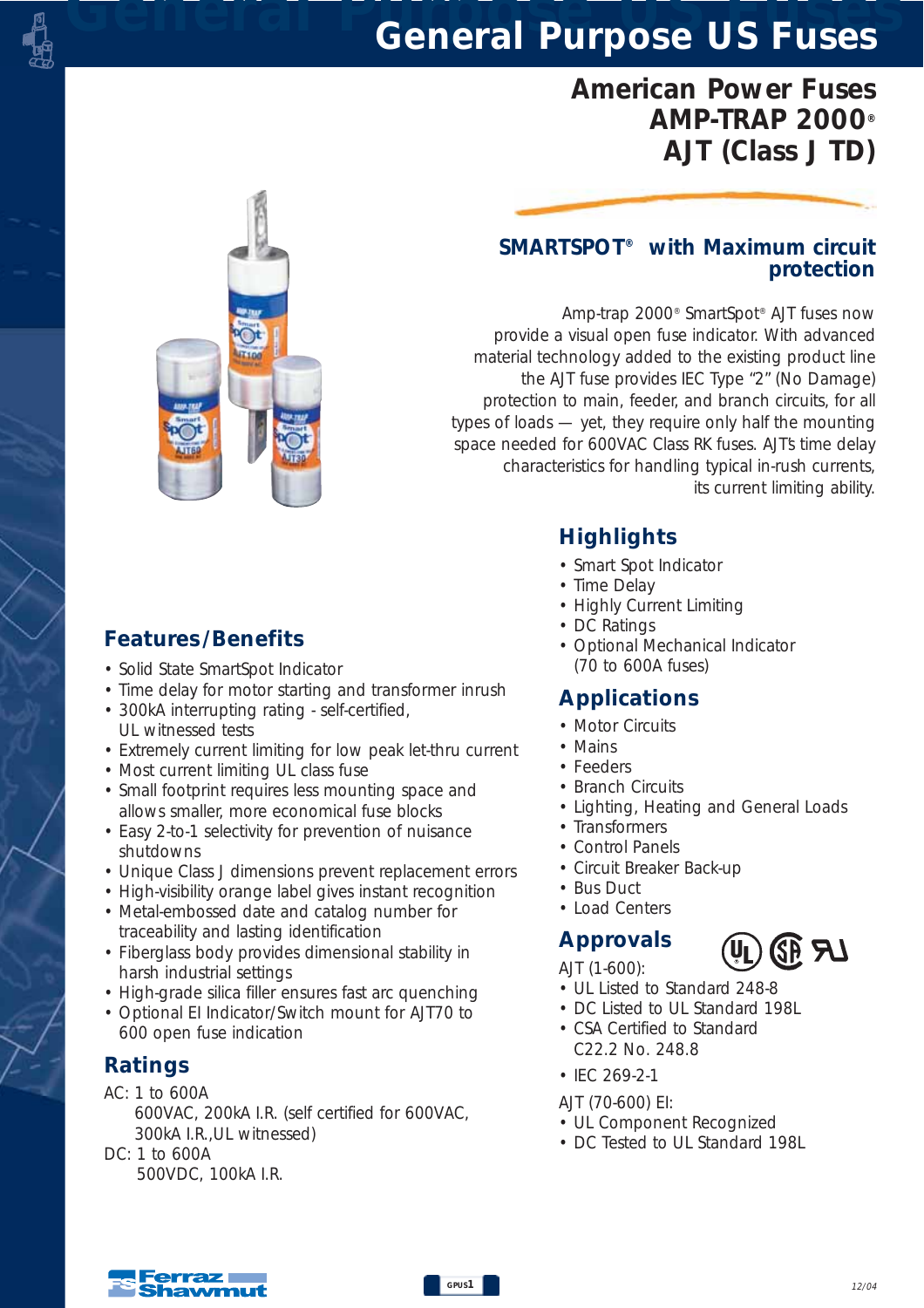*American Power Fuses AMP-TRAP 2000® AJT (Class J TD)*

### *Standard Fuse Ampere Ratings, Catalog Numbers and Ref Numbers*

| Ampere<br>Rating | Catalog<br><b>Number</b> | Reference<br><b>Number</b> | Ampere<br>Rating | Catalog<br><b>Number</b> | Reference<br><b>Number</b> |
|------------------|--------------------------|----------------------------|------------------|--------------------------|----------------------------|
| $\mathbf{1}$     | AJT1                     | X214748                    | 25               | AJT <sub>25</sub>        | X211160                    |
| $1 - 1/4$        | $AJT1-1/4$               | C215765                    | 30               | AJT30                    | W213229                    |
| $1 - 1/2$        | $AIT1-1/2$               | B215258                    | 35               | AJT35                    | M213727                    |
| $1 - 6/10$       | AJT1-6/10                | G216275                    | 40               | AJT40                    | C215259                    |
| $1 - 8/10$       | AJT1-8/10                | H216782                    | 45               | AJT45                    | D215766                    |
| $\overline{2}$   | AJT2                     | P219364                    | 50               | <b>AJT50</b>             | 7217303                    |
| $2 - 1/4$        | $AJT2-1/4$               | A200882                    | 60               | AJT60                    | B218846                    |
| $2 - 1/2$        | $AJT2-1/2$               | T223094                    | 70               | $AJT70*$                 | L201421*                   |
| $2 - 8/10$       | AJT2-8/10                | M201422                    | 80               | $AJT80*$                 | W211159*                   |
| 3                | AJT3                     | Q211683                    | 90               | $AJT90*$                 | V212193*                   |
| $3 - 2/10$       | AJT3-2/10                | L212714                    | 100              | $AJT100*$                | B215764*                   |
| $3 - 1/2$        | $AJT3-1/2$               | W212194                    | 110              | $AJT110*$                | F216780*                   |
| 4                | AJT4                     | W214241                    | 125              | $AJI125*$                | A217810*                   |
| $4 - 1/2$        | $AJT4-1/2$               | Y214749                    | 150              | AJT150*                  | Y218843*                   |
| 5                | AJT <sub>5</sub>         | H216276                    | 175              | AJT175*                  | K219889*                   |
| $5-6/10$         | AJT5-6/10                | J216783                    | 200              | $AJT200*$                | Y200880*                   |
| 6                | AJT6                     | D217813                    | 225              | $AJT225*$                | V211158*                   |
| $6 - 1/4$        | $A$ JT6-1/4              | P218329                    | 250              | $AJT250*$                | K212713*                   |
| 7                | AJT7                     | O219365                    | 300              | AJT300*                  | L213726*                   |
| 8                | AJT8                     | M219891                    | 350              | AJT350*                  | W214747*                   |
| 9                | AJT9                     | D222574                    | 400              | $AJT400*$                | G216781*                   |
| 10               | AJT <sub>10</sub>        | Y217302                    | 450              | $AJT450*$                | M218327*                   |
| 12               | AJT <sub>12</sub>        | C217812                    | 500              | AJT500*                  | N219363*                   |
| 15               | AJT <sub>15</sub>        | N218328                    | 600              | $AJT600*$                | $C222573*$                 |
| $17 - 1/2$       | AJT17-1/2                | A218845                    |                  |                          |                            |
| 20               | AJT <sub>20</sub>        | 7201939                    |                  |                          |                            |

*\*For optional indicator/switch mount add EI. For Example: AJT100EI .See table below Note: Indicator not available for rating 1A to 7A.* 

### *Recommended Fuse Blocks With Box Connectors for Amp-trap® Class J Fuses*

| <b>Fuse</b> | <b>600V OR LESS</b>   |                  |                       |                  |  |  |  |  |
|-------------|-----------------------|------------------|-----------------------|------------------|--|--|--|--|
| Ampere      |                       | 1 Pole           | 3 pole                |                  |  |  |  |  |
| Rating      | <b>Catalog Number</b> | Reference Number | <b>Catalog Number</b> | Reference Number |  |  |  |  |
| $0 - 30$    | US3.J11               | M212922          | US3.131               | K214967          |  |  |  |  |
| $31 - 60$   | US6.J11               | F222047          | US6.131               | M211381          |  |  |  |  |
| 61-100      | 61036J                | 7201640          | 61038.                | G212917          |  |  |  |  |
| 101-200     | 62001J                | D214455          | 62003.                | E214962          |  |  |  |  |
| 201-400     | 64031J                | X218543          | 64033.1               | S219068          |  |  |  |  |
| 401-600     | 6631J                 | P201125          | 6633J                 | A201641          |  |  |  |  |

*A variety of pole configurations and termination provisions is available.*

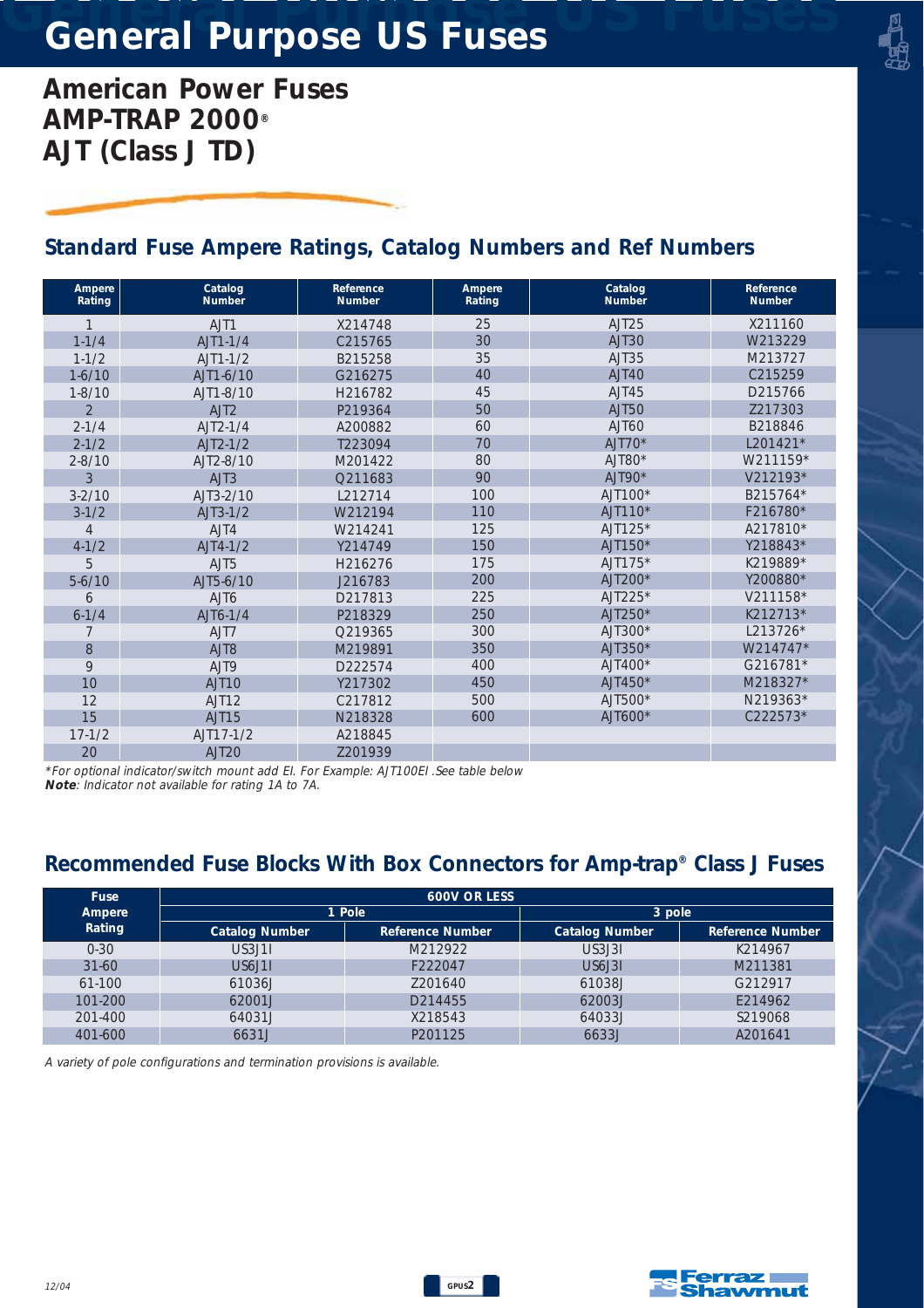# *American Power Fuses AMP-TRAP 2000® AJT (Class J TD)*

### *Dimensions*

| <b>AMPERE</b> |           | $\overline{A}$ |            | B  |                          | $\mathsf{C}$ |        | D  |           | E  |           | Е   | G    |    |       | н  |
|---------------|-----------|----------------|------------|----|--------------------------|--------------|--------|----|-----------|----|-----------|-----|------|----|-------|----|
| <b>RATING</b> | In.       | mm             | In.        | mm | In.                      | mm           | In.    | mm | In.       | mm | In.       | mm  | In.  | mm | In.   | mm |
| $1 - 30$      | $2 - 1/4$ | 57             | 3/16       | 21 | $\overline{\phantom{a}}$ |              |        |    |           |    |           |     |      |    |       |    |
| $31 - 60$     | $2 - 3/8$ | 60             | $1 - 1/16$ | 27 |                          |              |        |    | ۰         | ۰  |           |     |      |    | ۰     |    |
| 61-100        | $4 - 5/8$ | 117            | $1 - 1/8$  | 29 | 1/8                      | 3.2          | 3/4    | 19 |           | 25 | $3 - 5/8$ | 92  | 3/8  | 10 | 9/32  |    |
| 101-200       | $5 - 3/4$ | 46             | $1 - 5/8$  | 41 | 3/16                     | 4.8          | 1-1/8  | 29 | $1 - 3/8$ | 35 | $4 - 3/8$ | 111 | 3/8  | 10 | 9/32  |    |
| 201-400       | 7-1/8     | 181            | $2 - 1/8$  | 54 | 1/4                      | 6.3          | $-5/8$ | 41 | $1 - 7/8$ | 48 | $5-1/4$   | 133 | 7/32 | 14 | 13/32 | 10 |
| 401-600       | 8         | 203            | $2 - 1/2$  | 64 | 3/8                      | 9.5          |        | 51 | $2 - 1/8$ | 54 | 6         | 152 | 16   | 18 | 17/32 | 13 |





## *Optional Indicator/Microswitch Mount (EI) dimensions:*





*Note: Fuses with the EI option will receive the AOS-S or AOS-Q Add-On-Switch whiech is ordered reparately.*

| Catalog  | Reference     | А              |
|----------|---------------|----------------|
| Number   | <b>Number</b> |                |
| AJT70EI  | Y201938       |                |
| AJT80EI  | P211682       | 2.80           |
| AJT90EI  | V214240       | (71.0)         |
| AJT100EI | F216274       |                |
| AJT110FI | W217300       |                |
| AJT125EI | L218326       | 3.22           |
| AJT150EI | M219362       | (81.8)         |
| AJT175EI | R223092       |                |
| AJT200EI | K201420       |                |
| AJT225EI | N211681       |                |
| AJT250FI | V213228       | 3.24           |
| AJT300EI | T214239       | (82.2)         |
| AJT350EI | A215257       |                |
| AJT400EI | X217301       |                |
| AJT450EI | 7218844       |                |
| AJT500EI | L219890       | 3.61<br>(91.8) |
| AJT600EI | S223093       |                |

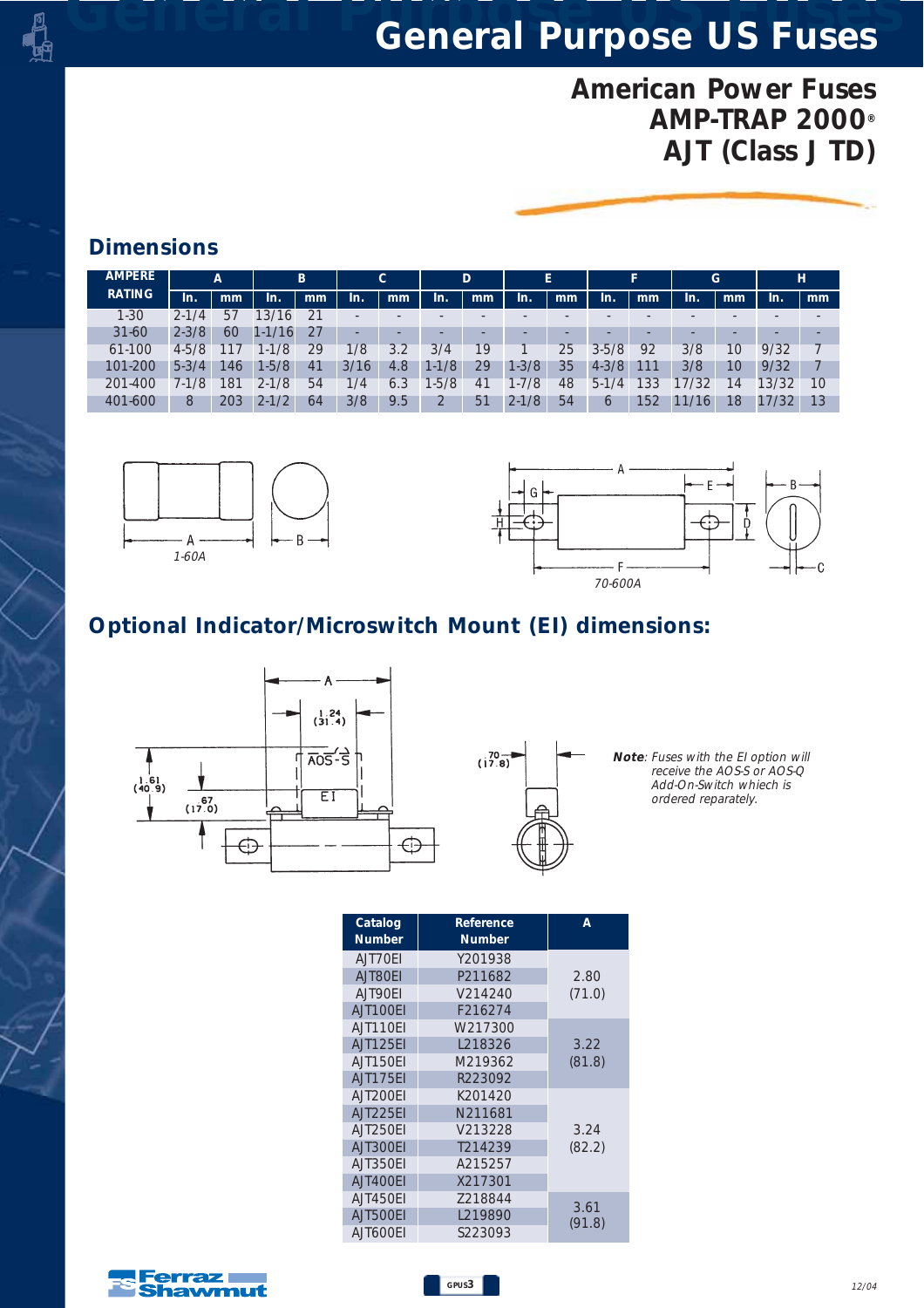*American Power Fuses AMP-TRAP 2000® AJT (Class J TD)*



*GPUS4*

#### *Peak Let-Thru Current Data AJT 30 to 600, 600 Volts AC 230 Volt Three Phase Class J AJT Fuses*





| $\mathsf{C}$ | र्<br>2<br>2 क≮<br>ιn.<br>$\overline{ }$<br><b>CONDS</b> | w<br>$\sim$<br>050                     | $\mathbb{S}^2$<br>$\delta$<br>5 | 700<br><b>CURRENT IN AMPERES</b><br>500<br>300<br>200<br>100<br>70<br>50<br>30<br>20<br>10<br>7<br>5<br>3<br>$\overline{c}$<br>1<br>. 7 |                                         |  |
|--------------|----------------------------------------------------------|----------------------------------------|---------------------------------|-----------------------------------------------------------------------------------------------------------------------------------------|-----------------------------------------|--|
|              |                                                          | 230 Volt Three Phase Class J AJT Fuses |                                 |                                                                                                                                         | <b>Three Phase Motor Fuse Selection</b> |  |
|              |                                                          | Full                                   |                                 |                                                                                                                                         | <b>Recommended Fuse Ampere Rating</b>   |  |
|              | <b>Motor</b><br>HP.                                      | Load<br><b>Amperes</b>                 | <b>Minimum</b>                  | <b>Motor Acceleration Times</b><br><b>Typical</b>                                                                                       | <b>Heavy Load</b>                       |  |
|              |                                                          | at 230V                                | 2 sec.                          | 5 sec.                                                                                                                                  | Over 5 sec.                             |  |
|              | 1/2                                                      | 2.2                                    | 3                               | $3 - 1/2$                                                                                                                               | $\overline{4}$                          |  |
|              | 3/4<br>1                                                 | 3.2                                    | $\overline{4}$                  | 5                                                                                                                                       | 6                                       |  |
|              |                                                          | 4.2<br>6                               | 5<br>8                          | $6 - 1/4$<br>9                                                                                                                          | 8<br>10                                 |  |
|              | $1 - 1/2$<br>2                                           | 6.8                                    | 8                               | 10                                                                                                                                      | 12                                      |  |
|              | 3                                                        | 9.6                                    | 12                              | 15                                                                                                                                      | $17 - 1/2$                              |  |
|              | 5                                                        | 15.2                                   | 20                              | 25                                                                                                                                      | 30                                      |  |
|              | $7 - 1/2$                                                | 22                                     | 30                              | 35                                                                                                                                      | 40                                      |  |
|              | 10                                                       | 28                                     | 35                              | 40                                                                                                                                      | 50                                      |  |
|              | 15                                                       | 42                                     | 50                              | 60                                                                                                                                      | 80                                      |  |
|              | 20                                                       | 54                                     | 70                              | 80                                                                                                                                      | 100                                     |  |
|              | 25                                                       | 68                                     | 80                              | 100                                                                                                                                     | 125                                     |  |
|              | 30                                                       | 80                                     | 100                             | 125                                                                                                                                     | 150                                     |  |
|              | 40                                                       | 104                                    | 125                             | 150                                                                                                                                     | 200                                     |  |
|              | 50                                                       | 130                                    | 175                             | 200                                                                                                                                     | 250                                     |  |
|              | 60                                                       | 154                                    | 200                             | 225                                                                                                                                     | 300                                     |  |
|              | 75                                                       | 192                                    | 250                             | 300                                                                                                                                     | 350                                     |  |
|              | 100                                                      | 248                                    | 300                             | 350                                                                                                                                     | 450                                     |  |
|              | 125                                                      | 312                                    | 400                             | 450                                                                                                                                     | 600                                     |  |
|              | 150                                                      | 360                                    | 450                             | 500                                                                                                                                     | 600                                     |  |



12/04